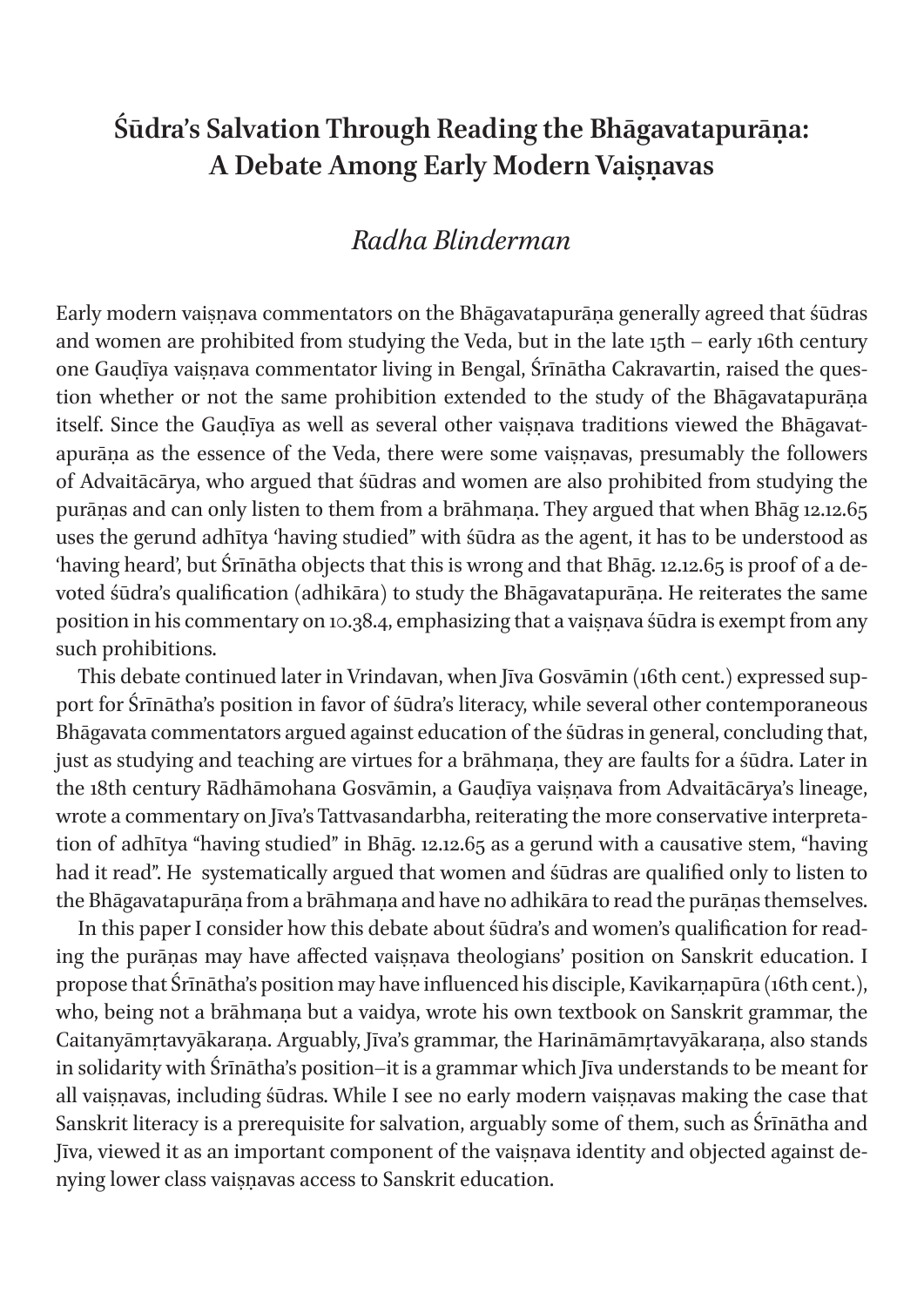## **With the Eye of a Scholar and the Insight of a Physician: Gangadhar Ray Kaviraj and the Carakasaṃhitā**

#### *Dr Cristina Pecchia*

This essay presents a study of Gangadhar Ray Kaviraj's (1798–1885) philological work on the Carakasaṃhitā, the oldest Ayurvedic text. Gangadhar was the editor of the first printed edition of (part of) the Carakasaṃhitā, which appeared together with his commentary on it, the Jalpakalpataru, in 1868 in Calcutta. Gangadhar's philology represents a piece of traditional scholarship from 19th century South Asia. In the absence of documentary evidence, this clam will be substantiated by analysing the text of the Carakasaṃhitā transmitted in manuscripts and printed books associated with Gangadhar's name.

However, identifying terms of comparison for this kind of analysis is not as straightforward as one might assume or wish. Therefore, we will first discuss how to study Gangadhar's philological practice by providing reflections on the documents and the methodology – what variants and commentaries can reveal about philological practices centred on the transmission of Sanskrit texts. A detailed analysis of a passage from Carakasaṃhitā, Vimānasthāna 8, will provide evidence for Gangadhar's cautious philology.

Furthermore, this essay will reflect on the context made up of texts, or the "intertextual context" (Ganeri 2008) that actors involved in the transmission of Sanskrit texts inhabited. In the case of Gangadhar, a 'contextual archive' can be reconstructed which testifies to an amalgam of śāstric knowledge, more particularly medical and philosophical knowledge, that he deployed in his philological activity. Gangadhar's professional 'liaison' with the CaS also triggers a chain of questions of broader significance. This chain starts by asking why Gangadhar – a prominent physician in colonial Bengal – decided to edit the Carakasaṃhitā, why he chose to compose a commentary on it and to do it in Sanskrit; what else he chose – paraphrasing Sheldon Pollock – when he chose Sanskrit for talking about Ayurveda in his social and political environment; and what his edition and commentary meant for the Ayurvedic community. Eventually, the investigation of Gangadhar's philological activity turns into an exercise in investigating the narrative concerning Indian intellectual history in colonial South Asia, and our own assumptions about philology as a practice and a discipline.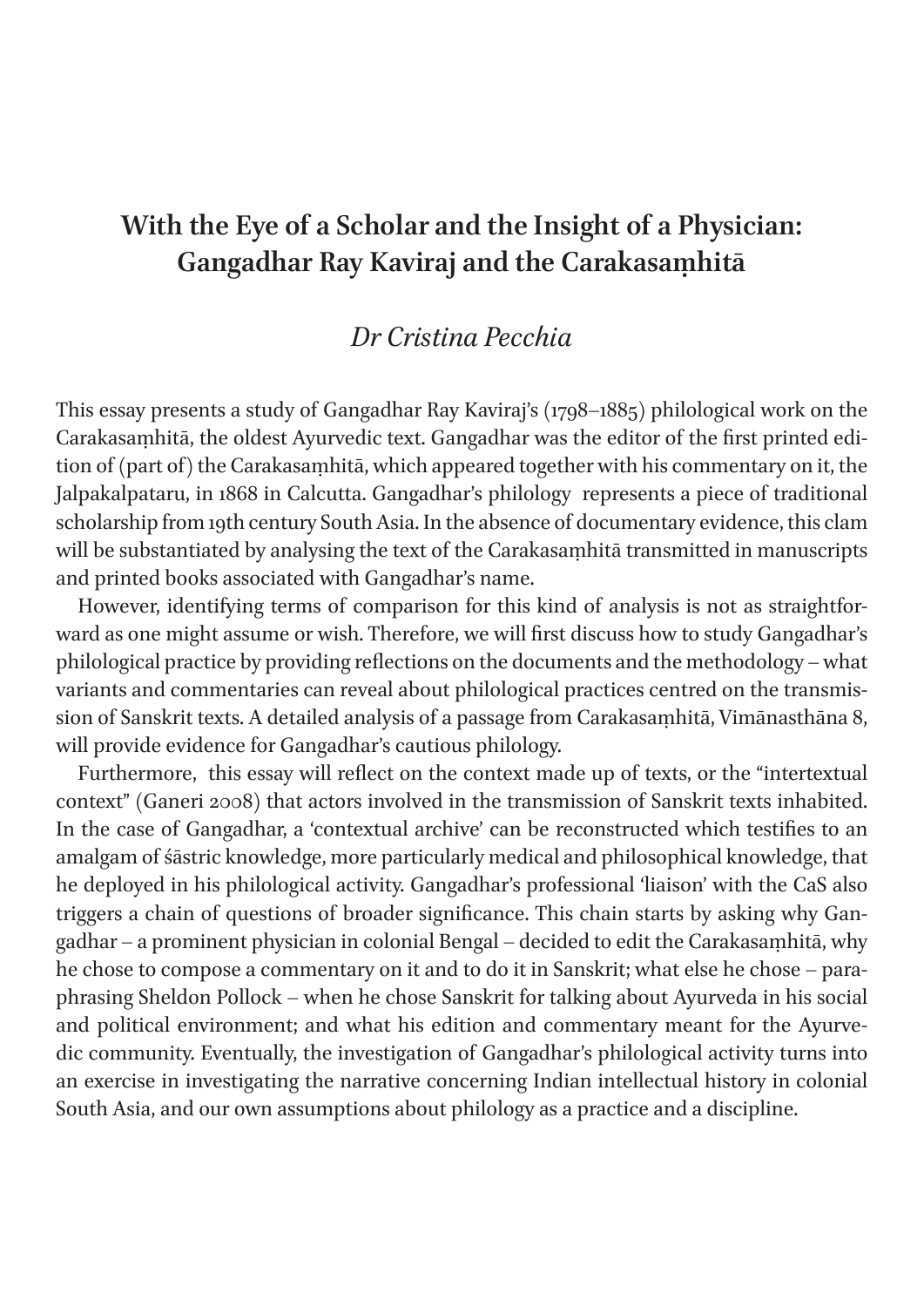### **Vedantic Comedy and Religious Nationalism in V. Raghavan's Sanskrit Drama, Vimukti**

### *Dr Charles S. Preston*

In V. Raghavan's contemporary Sanskrit drama, Vimukti (written 1931, published 1964), the renowned scholar of Sanskrit aesthetics gives the comic sentiment (hāsya) a Vedantic reworking, turning comedy into a form of the sentiment of peace (śānta) and a means of liberation (vimukti). On the surface, the play is a farce about a Brahmin, Ātmanātha, beset by six unruly sons, a quarrelsome wife, a witch of a mother-in-law, and three sisters-in-law. With his house under threat of demolition by the government, Ātmanātha debates getting another house, running away, or suicide.

On a philosophical level, the play presents a Vedantic philosophical allegory wherein the self (Ātmanātha) seeks liberation from the six senses (the sons), material prakṛti (the wife), illusion (māyā, the mother-in-law), and the guṇas (the sisters-in-law). The impending destruction of his house signifies bodily death. In the denouement, the sons/senses are literally arrested by the government, Ātmanātha's house stands, and he receives a mantra from the mayor of the city/supreme being (īśvara) that kills his mother-in-law and pacifies his wife (prakṛti). The play offers an allegory for liberation of the soul from materiality and illusion. References to modernity in the play further suggest that this liberative mocking of materiality doubles as a denunciation of Western capitalism and sensuality in favor of an imagined Indian spirituality and traditional morality.

On my reading, the play suggests a liberation not just of the individual soul but of the entire Indian nation from the snares of Western materialism as part and parcel of India's "liberation" from colonialism. Thus Vimukti echoes Raghavan's nationalist and scholastic advocacy for the redemptive and religious nature of Sanskrit culture. The drama plays off a common trope of the West as materialistic and the East as spiritual. As such, the play serves as a unique example of contemporary Sanskrit literature that builds on a tradition of Sanskrit allegorical plays and speaks to both classical aesthetics and modern sentiments.